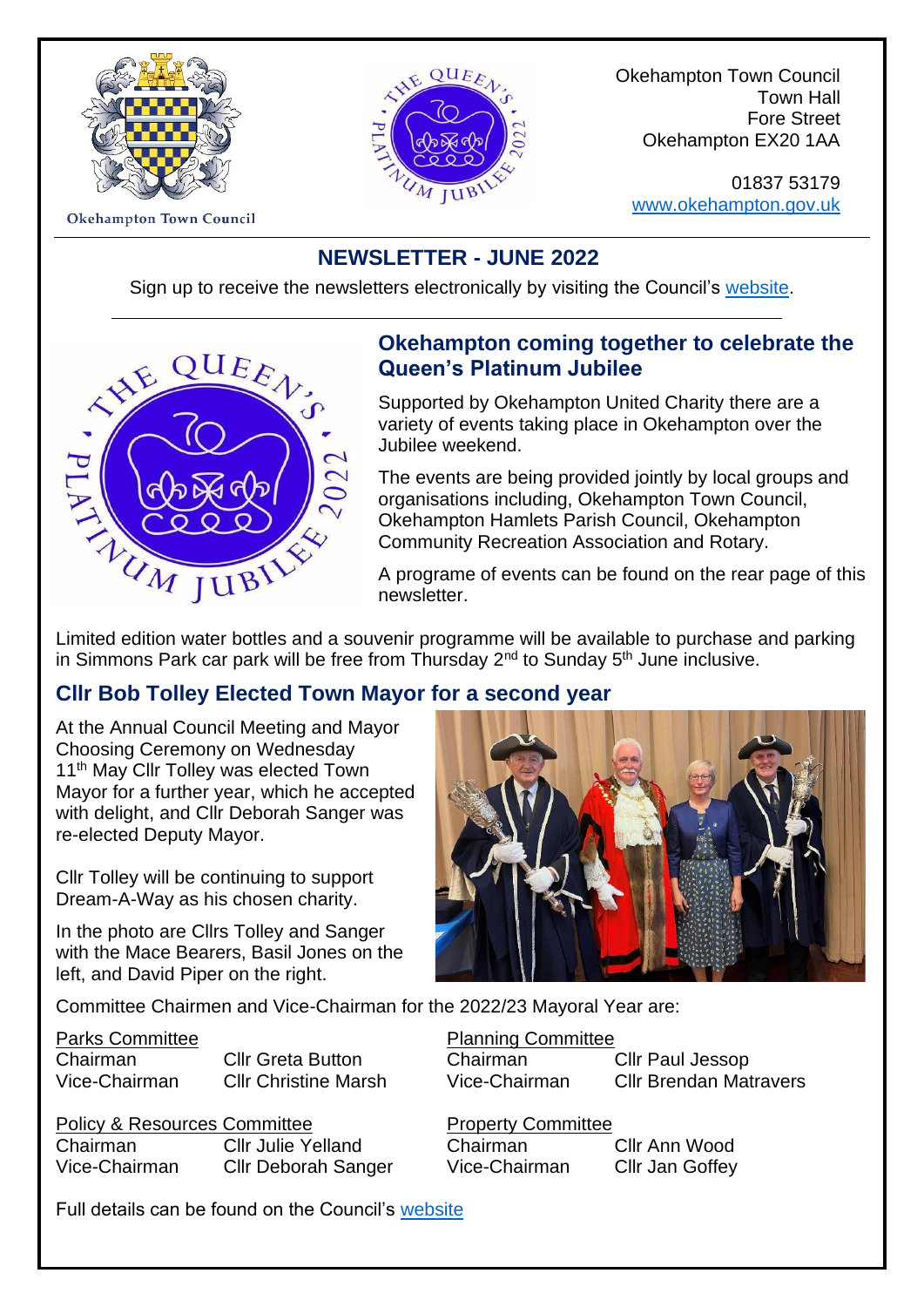#### **Mayors Awards 2021/22**

Chrissie Read - In recognition of her work and commitment to the young people of Okehampton

Bill and Olive Hennessey - In recognition of the large contribution they have made keeping the environs of Okehampton and the Okement rivers clean and tidy for the enjoyment of residents





Rodney Woods - In recognition of his hard work in keeping the streets clean and helping to make Okehampton a beautiful place.

Eric Partridge - In acknowledgement of his dedication to the positive reporting of key events in Okehampton through the media



Rebecca Taylor - In recognition of her service to Okehampton Town Council in the role of Mayor's Cadet for the 2021/22 Mayoral Year

Dennis Russell - In recognition of his many years of voluntary work for the Royal British Legion Club.

#### **Simmons Park Car Park Closure Notice**

Please be aware that main parking area will be closed from  $6<sup>th</sup>$  June until 8am on 13<sup>th</sup> June for Anderton and Rowland Fair.

#### **Refill Scheme**

The need for single use plastic can be easily reduced by visiting one of a number of locations in Okehampton where you can refill your empty water bottle free of charge. Details can be found at [www.refill.org.uk](http://www.refill.org.uk/)

All you need to do is look out for a logo in the window of a partaking business and ask for a top up of water.



#### **Did you know that roads and pavements are the responsibility of Devon County Council Highways?**

Problems with roads and pavements can be reported directly to DCC Highways through their [website](https://www.devon.gov.uk/roadsandtransport/report-a-problem/report-a-parking-problem/) or by ringing them on [0345 1551015.](tel:03451551015)

DCC Highways are also responsible for roadside parking issues, public rights of way, vegetation or trees that have grown onto roads or pavements, traffic lights, road markings, flooded roads, streetlights and grit bins amongst other things. Problems with any of these can be reported through the same link or phone number.

#### **'20 Plenty for Us' Nationwide Campaign**

Okehampton Town Council would like to hear your thoughts about a Nationwide Campaign to bring in a 20mph speed limit in places including residential areas.

Let us know what you think by emailing [townclerk@okehampton.gov.uk](mailto:townclerk@okehampton.gov.uk) or by dropping a note into the Town Hall, Fore Street, Okehampton EX20 1AA.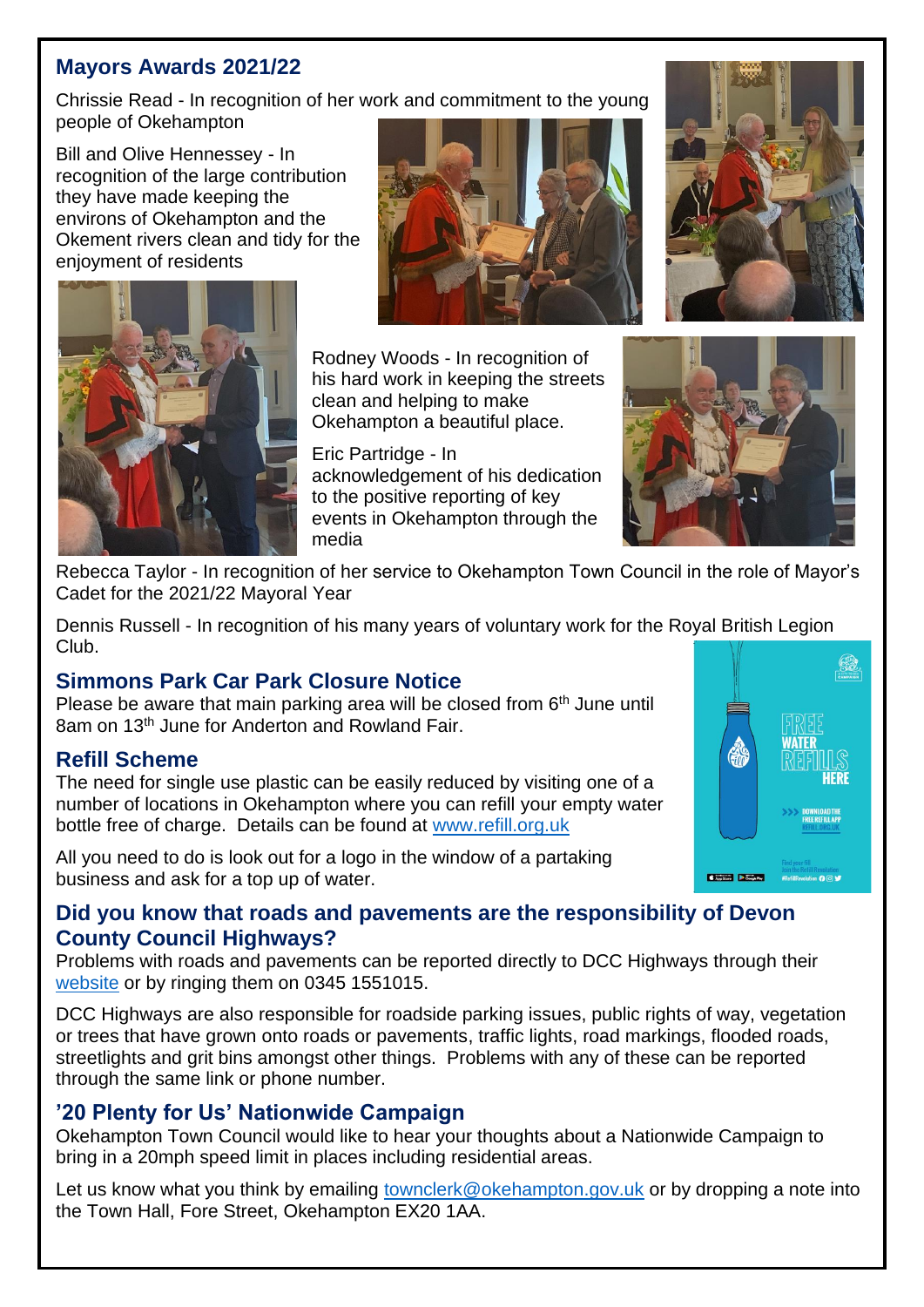#### **Town Council Grants**

This year, 2022/23, the Council has a budget of £29,000 for the award of grants supporting notfor-profit community organisations and groups for the benefit of the residents of Okehampton. Contact the office for details of how to apply or find them on the [website.](https://www.okehampton.gov.uk/grants.php)

#### **The grant application process is being reviewed and could change for future years. Details of any changes will be published as soon as they have been agreed.**

In May grants totalling £6,612.50 were approved by the Policy & Resources Committee:

- North Dartmoor Search & Rescue £500 towards the purchase of a lightweight stretcher and spinal insert.
- Friends of St James' Primary School £200 towards the purchase cost of bark chippings for the flooring of a living willow dome and tunnel, topsoil for raised beds and a wheelbarrow.
- Okehampton Table Tennis Club £500 towards the cost of replacement equipment, bats, nets, court surrounds and scoreboards.
- Museum of Dartmoor Life and Tourist Information Facility £3,500 for support towards the maintenance of the museum and £1,500 to assist with the running of the tourist information facility.
- Friends of Okehampton Polish Naval Camp £412.50 towards the purchase of a plaque commemorating the role Okehampton played during WWII and after when the town became the location of the Polish Naval Training Camp and a Resettlement Centre.

#### **Coming up in June**

- $7<sup>th</sup>$ **Friendly Circle (Charter Hall)**
- 11<sup>th</sup> Volunteering Group Coffee Morning (Charter Hall) July
- $2<sub>nd</sub>$ Alzheimer's Coffee Morning (Charter Hall)  $5<sup>th</sup>$ Friendly Circle (Charter Hall)

#### **Town Council Meeting Dates**

**June** 

- $6<sup>th</sup>$ **Property Committee**
- 13<sup>th</sup> Policy & Resources Committee
- 20th Parks Committee

27<sup>th</sup> Full Council

July

 $4<sup>th</sup>$ Planning Committee (Full)

Council Meetings are relocating to their pre-pandemic location and will be held in the Council Chamber from  $6<sup>th</sup>$  June.

#### **Charter Hall Roofing Work Update**

The project is now not likely to start within the next few months, if at all this year.

There is plenty of availability in the Charter Hall for Saturday Coffee Mornings or other events, please contact the office for details.

Meeting dates for the 2022/23 Mayoral Year were agreed at the Annual Council Meeting on  $11<sup>th</sup>$  May and can be found on the [website.](https://www.okehampton.gov.uk/meetings.php) Some Planning Committee Meetings have been scheduled; others will be convened as they are needed.

Council meetings which normally start at 7pm are held in the Council Chamber, Town Hall, Fore Street. Occasionally meetings are subject to change, the [website](https://www.okehampton.gov.uk/) or noticeboard in the Victorian Arcade should be checked for up-to-date information.

| <b>Contact Us - 01837 53179</b>                                                                                                                                                                       | <b>Your Councillors</b>                                                                                                                                               |                                                                                                                                                             |
|-------------------------------------------------------------------------------------------------------------------------------------------------------------------------------------------------------|-----------------------------------------------------------------------------------------------------------------------------------------------------------------------|-------------------------------------------------------------------------------------------------------------------------------------------------------------|
| Emma James, Town Clerk & RFO                                                                                                                                                                          | Cllr Bob Tolley (Town Mayor)                                                                                                                                          |                                                                                                                                                             |
| townclerk@okehampton.gov.uk                                                                                                                                                                           | Cllr Deborah Sanger (Deputy Mayor)                                                                                                                                    |                                                                                                                                                             |
| Caroline Ellis, Assistant Town Clerk (Accounts)<br>accounts@okehampton.gov.uk<br>Abi Horn, Admin Officer and Mayor's Assistant<br>(Bookings and Invitations for the Mayor)<br>admin@okehampton.gov.uk | <b>CIIr Terry Abbots</b><br>Cllr Jan Goffey<br><b>Cllr Dr Michael Ireland</b><br><b>Cllr Tony Leech</b><br><b>Cllr Brendan Matravers</b><br><b>CIIr Julie Yelland</b> | <b>Cllr Greta Button</b><br><b>Cllr Carole Holt</b><br><b>Cllr Paul Jessop</b><br><b>Cllr Christine Marsh</b><br><b>Cllr Debra Travers</b><br>Cllr Ann Wood |
| James McGahey, Park-Keeper                                                                                                                                                                            | Individual Councillors contact details can be                                                                                                                         |                                                                                                                                                             |
| parks@okehampton.gov.uk                                                                                                                                                                               | obtained from the Office or website.                                                                                                                                  |                                                                                                                                                             |